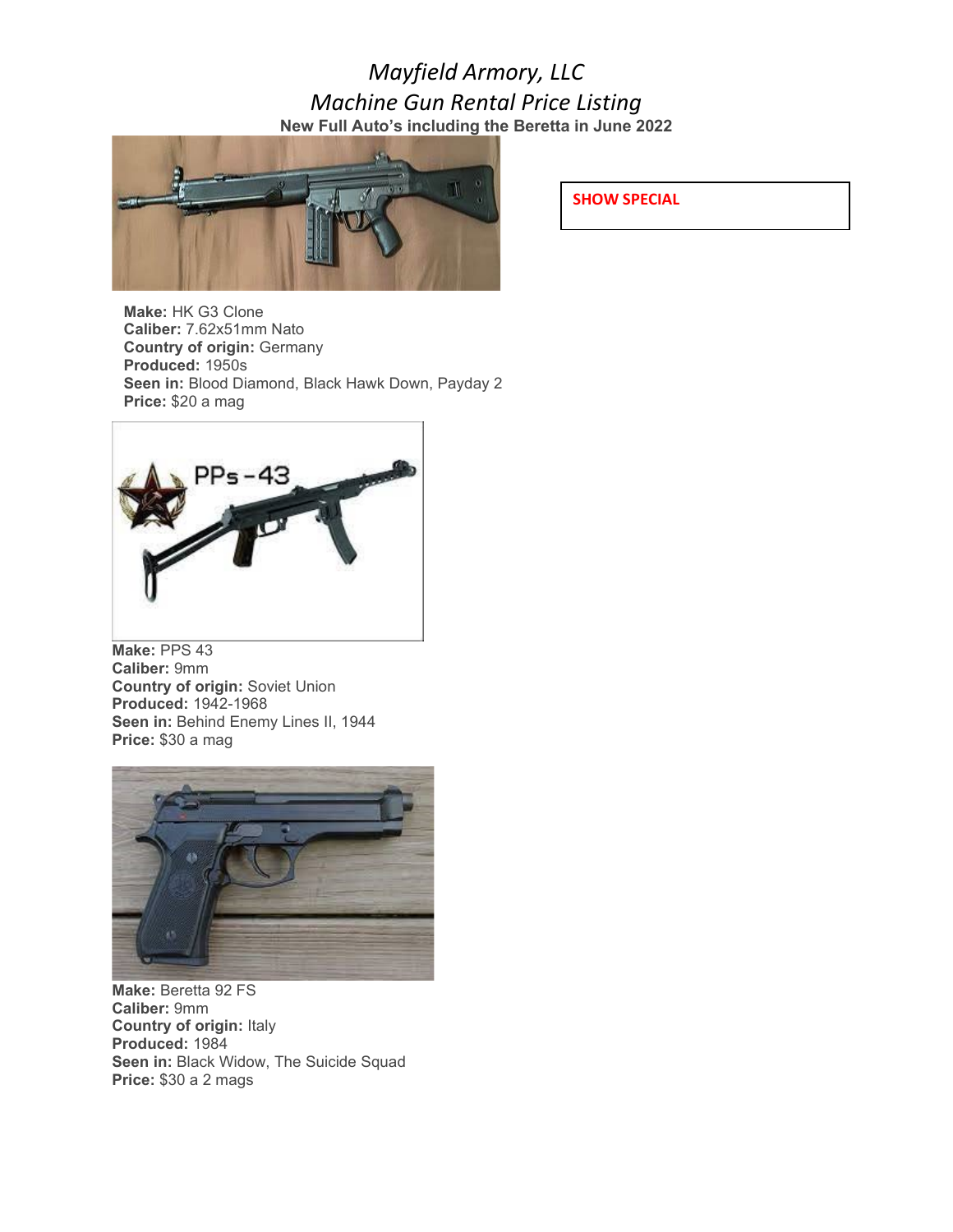

**Make:** MG42 **Caliber:** 7.62x51mm Nato **Country of origin:** Germay **Produced:** 1942 Seen in: Band of Brothers, 1944 **Price:** 25 rds - \$50, 50 rds - \$90, 100 rds - \$170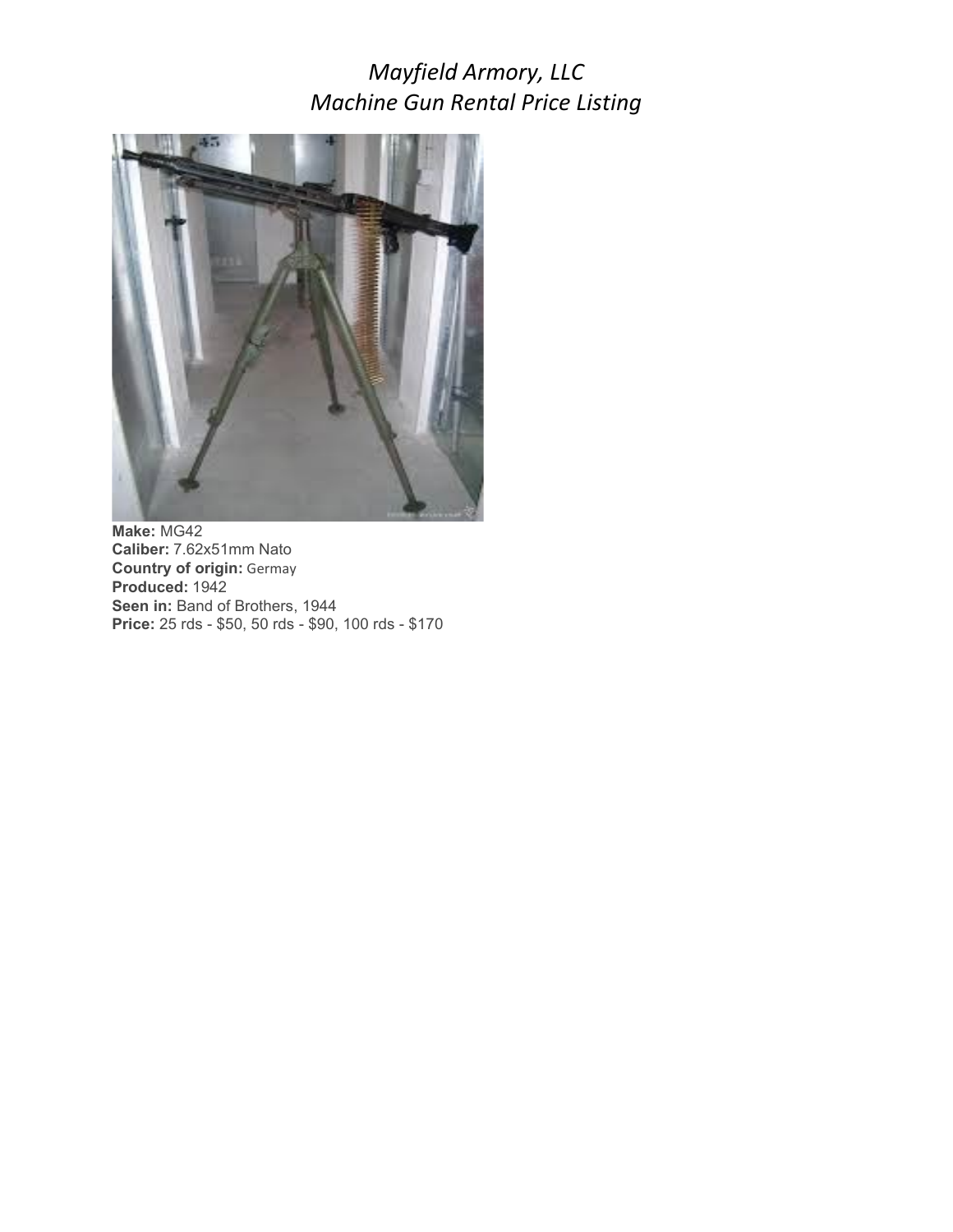

**Make:** G18 Clone **Caliber:** 9mm **Country of origin:** Austria **Produced:** 1986 **Seen in:** Furious 7, Battlefield 2042, State of Decay **Price:** \$35 a mag



**Make:** Sten Mk II **Caliber:** 9mm **Country of origin:** United Kingdom **Produced:** 1986 **Seen in:** Captain America: The First Avenger, MoH, Battlefield V **Price:** \$35 a mag



**Make:** Mac-11 **Caliber:** 9mm **Country of origin:** United States **Produced:** 1972 **Seen in:** Boondock Saints, Captain America, Resident Evil, COD **Price:** \$35 a mag



**Make:** Mac-10 **Caliber:** 45 ACP **Country of origin:** United States **Produced:** 1970 **Seen in:** Pulp Fiction, Bas Boys for Life, COD **Price:** \$35 a mag



**Make:** Kriss Vector **Caliber:** 45 ACP **Country of origin:** United States **Produced:** 2009 **Seen in:** John Wick: Chapter 2 and 3, COD, Battlefield 2042 **Price:** \$35 a mag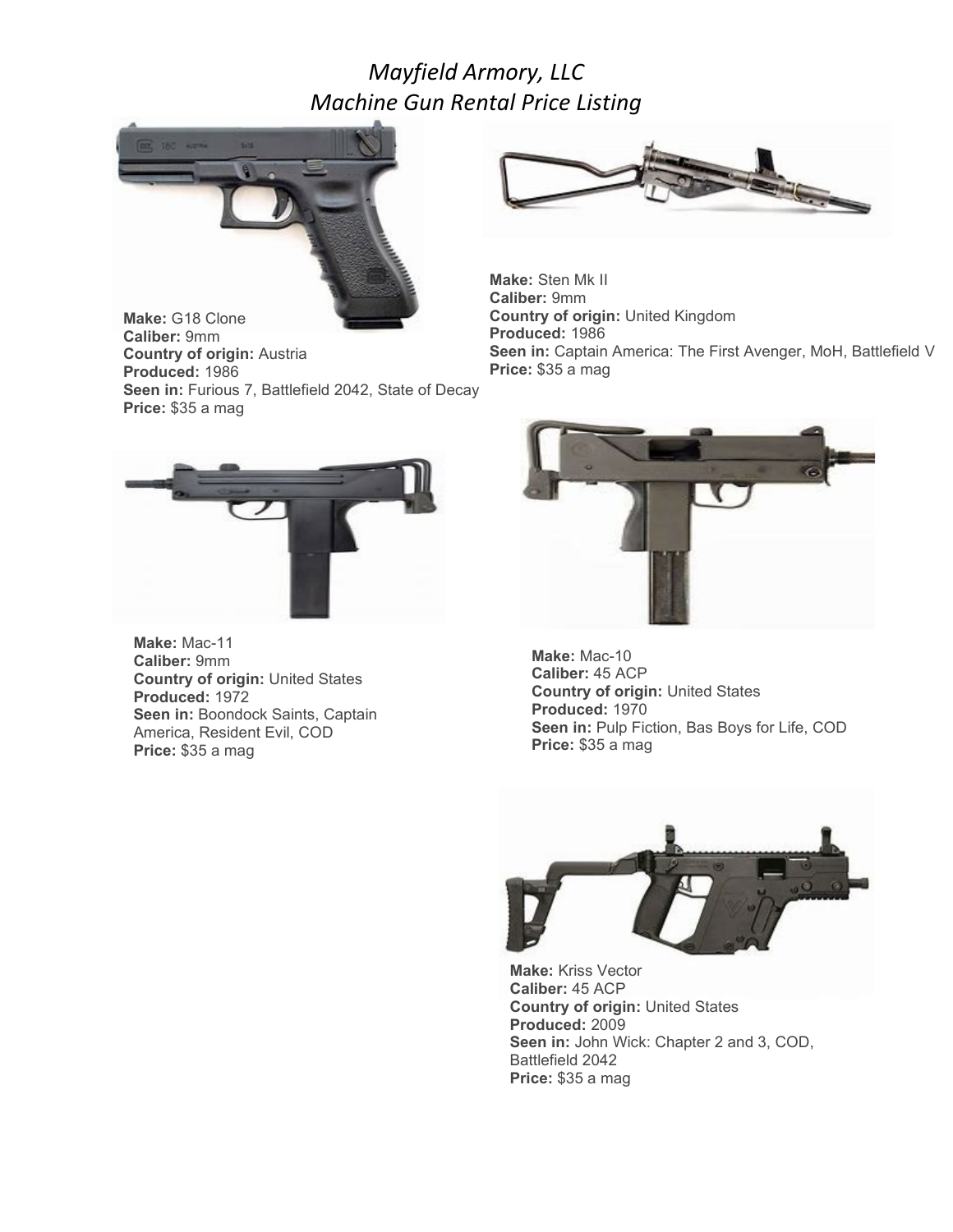

**Make:** HK MP5A2 **Caliber:** 9mm **Country of origin: Germany Produced:** 1966 **Seen in:** Die Hard, COD 4, Rainbow 6 **Price:** \$35 a mag



**Make:** Mini Uzi **Caliber:** 9mm **Country of origin:** Israel **Produced:** 1950s **Seen in:** Taken 2, Grand Theft Auto V, State of Decay 2 **Price:** \$35 a mag



**Make:** VZ 61 Scorpion **Caliber:** 32 ACP **Country of origin: Czech Republic Produced:** 1961 **Seen in:** Matrix, The Equalizer, 007: Legends **Price:** \$40 a mag



**Make:** Scorpion Evo **Caliber:** 9mm **Country of origin:** Czech Republic **Produced:** 2009 **Seen in:** 2008 Ghost Recon, COD, Battlefield IV **Price:** \$35 a mag



**Make:** Uzi **Caliber:** 9mm **Country of origin:** Israel **Produced:** 1950s **Seen in:** Bad Boys for Life, Terminator: Resistance, COD **Price:** \$35 a mag



**Make:** G44 **Caliber:** 22 LR **Country of origin:** Austria **Produced:** 2019 **Seen in:** N/A **Price:** \$10 a mag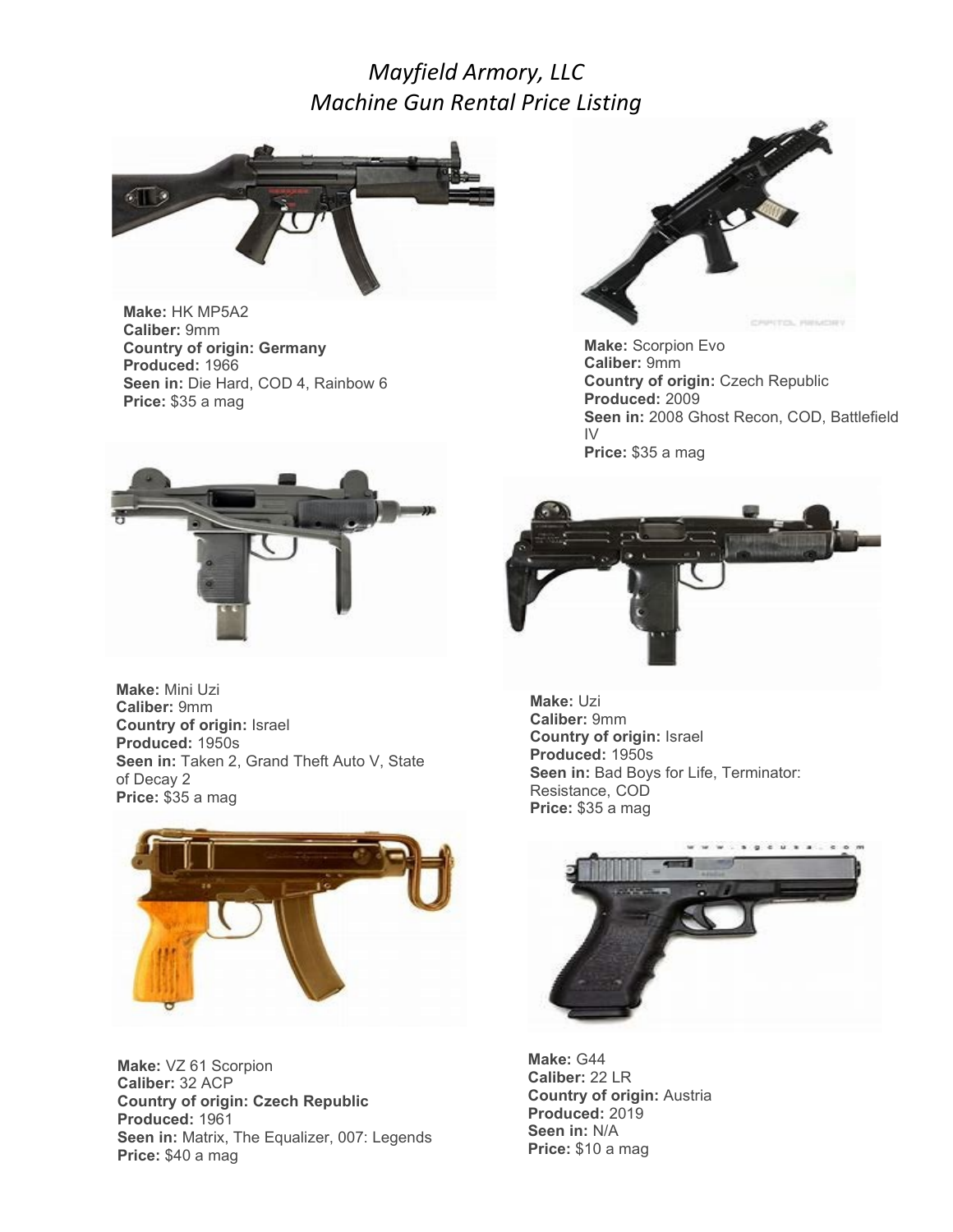

**Make:** M4A1 Short Barrel **Caliber:** 22 LR **Country of origin:** United States **Produced:** 2011 **Seen in:** N/A **Price:** \$20 a mag



**Make:** M16A1 **Caliber:** 5.56 x 45 mm **Country of origin:** United States **Produced:** 1963 **Seen in:** The Suicide Squad, Rambo: Last Blood, Far Cry, Metal Gear Solid **Price:** \$35 a mag



**Make:** M16A2 **Caliber:** 5.56 x 45 mm **Country of origin:** United States **Produced:** 1987 **Seen in:** Jason Bourne, The Purge, COD, Battlefield 2 **Price:** \$35 a mag



**Make:** M4A1 short barrel **Caliber:** 5.56 x 45 mm **Country of origin:** United States **Produced:** 1994 **Seen in:** N/A **Price:** \$35 a mag



**Make:** M4A1 **Caliber:** 5.56 x 45 mm **Country of origin:** United States **Produced:** 1994 **Seen in:** Black Widow, Venom, Ghost Recon, COD, Rainbow Six **Price:** \$35 a mag



**Make:** M4A1 short barrel **Caliber:** 300 AAC Blk Out **Country of origin:** United States **Produced:** 2011 **Seen in:** N/A **Price:** \$40 a mag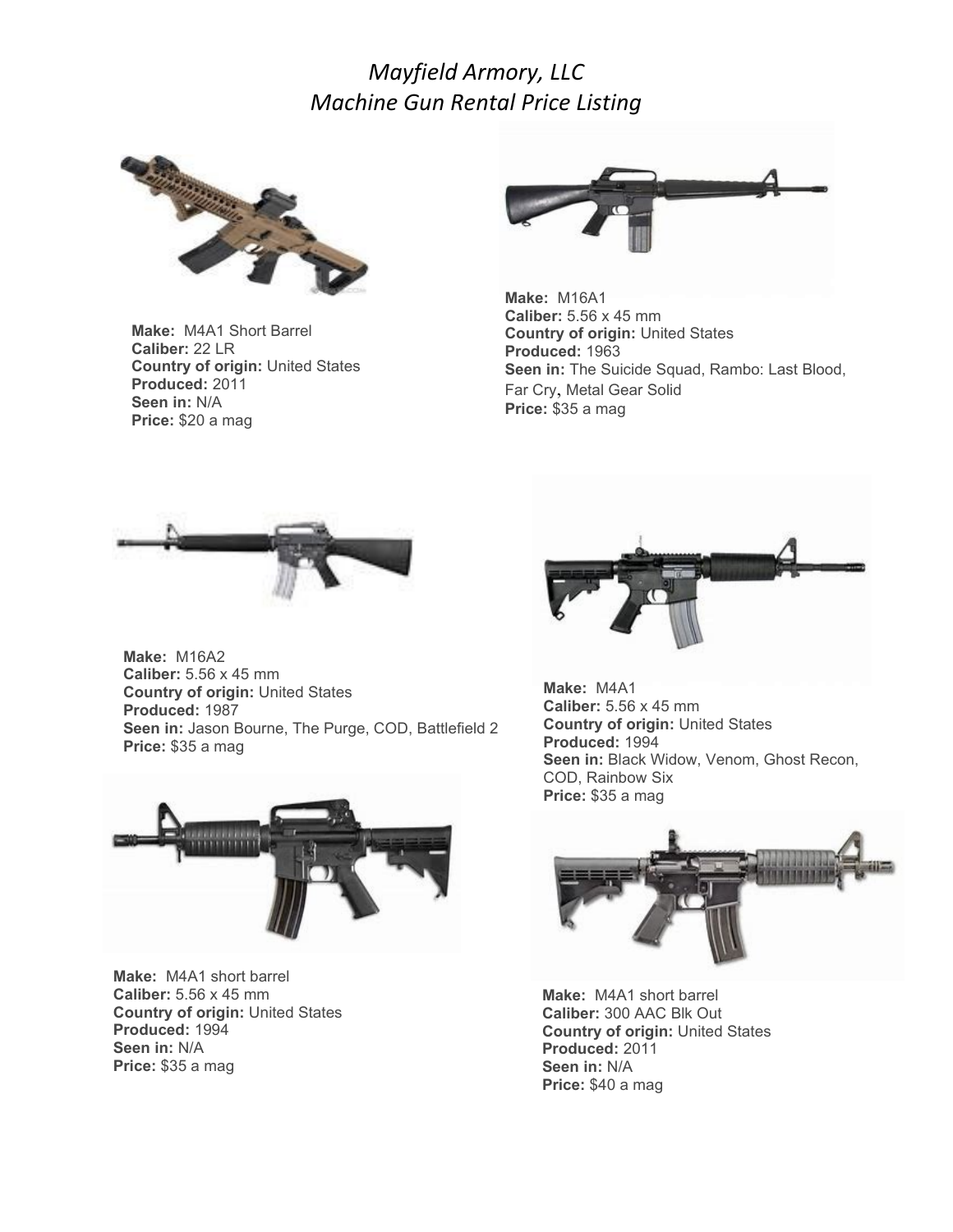

**Make:** AR Platform 12 Gauge **Caliber:** 12 Gauge **Country of origin:** Turkey **Produced:** 2016 **Seen in:** N/A **Price:** \$20 a mag



**Make:** MAK 90 **Caliber:** 7.62x39mm **Country of origin:** Chinese **Produced:** 1990 **Seen in:** American Sniper, The Dark Knight Rises, 24: The Game **Price:** \$35 a mag

Military Today com



**Make:** Steyr Aug **Caliber:** 5.56 x 45 mm **Country of origin:** Austria **Produced:** 1977 **Seen in:** Die Hard, COD **Price:** \$35 a mag



**Make:** Ruger 10/22 Open Bolt Only **Caliber:** 22 LR **Country of origin:** United States **Produced:** 1964 **Seen in:** Day of the Dead, State of Decay 1 and 2 **Price:** \$20 a mag



**Make:** WASR-10 **Caliber:** 7.62x39mm **Country of origin:** Romania **Produced:** 1963/1965 **Seen in:** The Fate of the Furious, Taken 2, State of Decay 2 **Price:** \$35 a mag



**Make:** 1927A1 Tommy Gun/Chicago Typewriter **Caliber:** 45 ACP **Country of origin:** United States **Produced:** 1918 **Seen in:** Batman, MoH, Battlefield: 1942 **Price:** \$35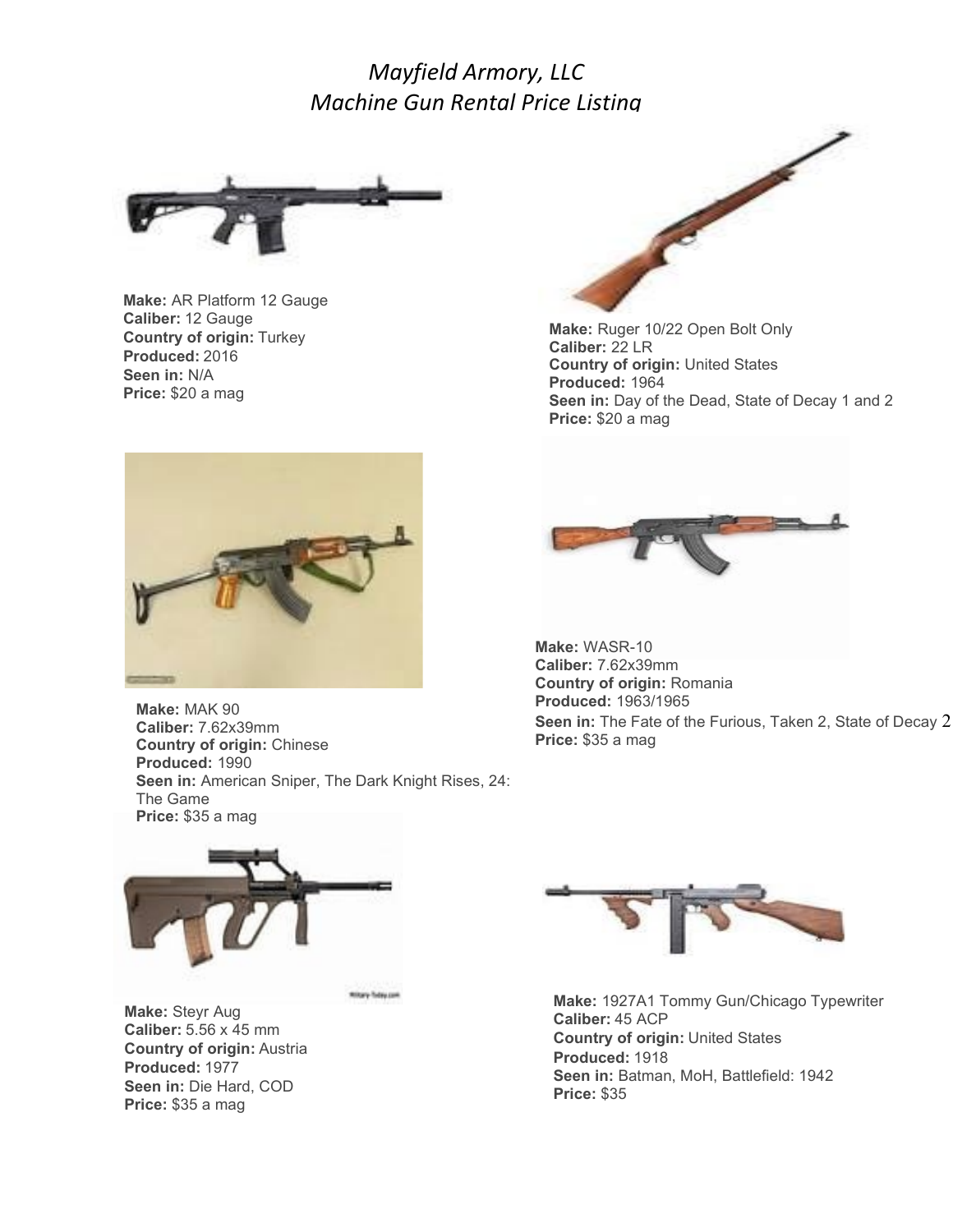

**Make:** AR10 **Caliber:** 7.62x51mm Nato **Country of origin:** United States **Produced:** 1956 **Seen in: The Professional, Grand** Theft Auto III **Price:** \$40 a mag



**Make:** M14 Clone **Caliber:** 7.62x51mm Nato **Country of origin:** United States **Produced:** 1959 **Seen in:** Kong: Skull Island, X-Man Origins, COD **Price:** \$40 a mag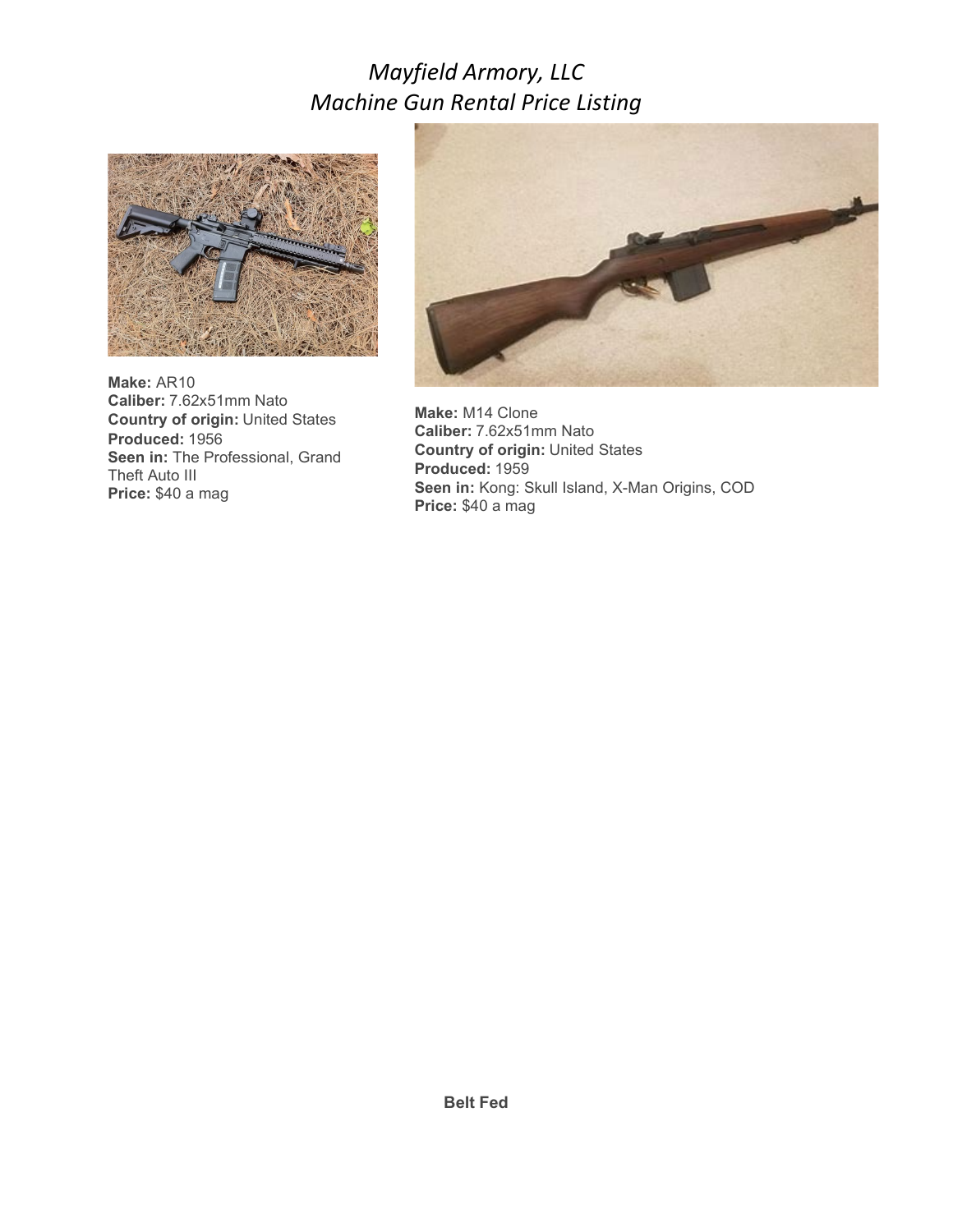

**Make:** 1919A4 Browning **Caliber:** 7.62x51mm Nato **Country of origin:** United States **Produced:** 1942 **Seen in: Band of Brothers Price:** 25 rds - \$50, 50 rds - \$90, 100 rds - \$170

**NON-MACHINE GUN**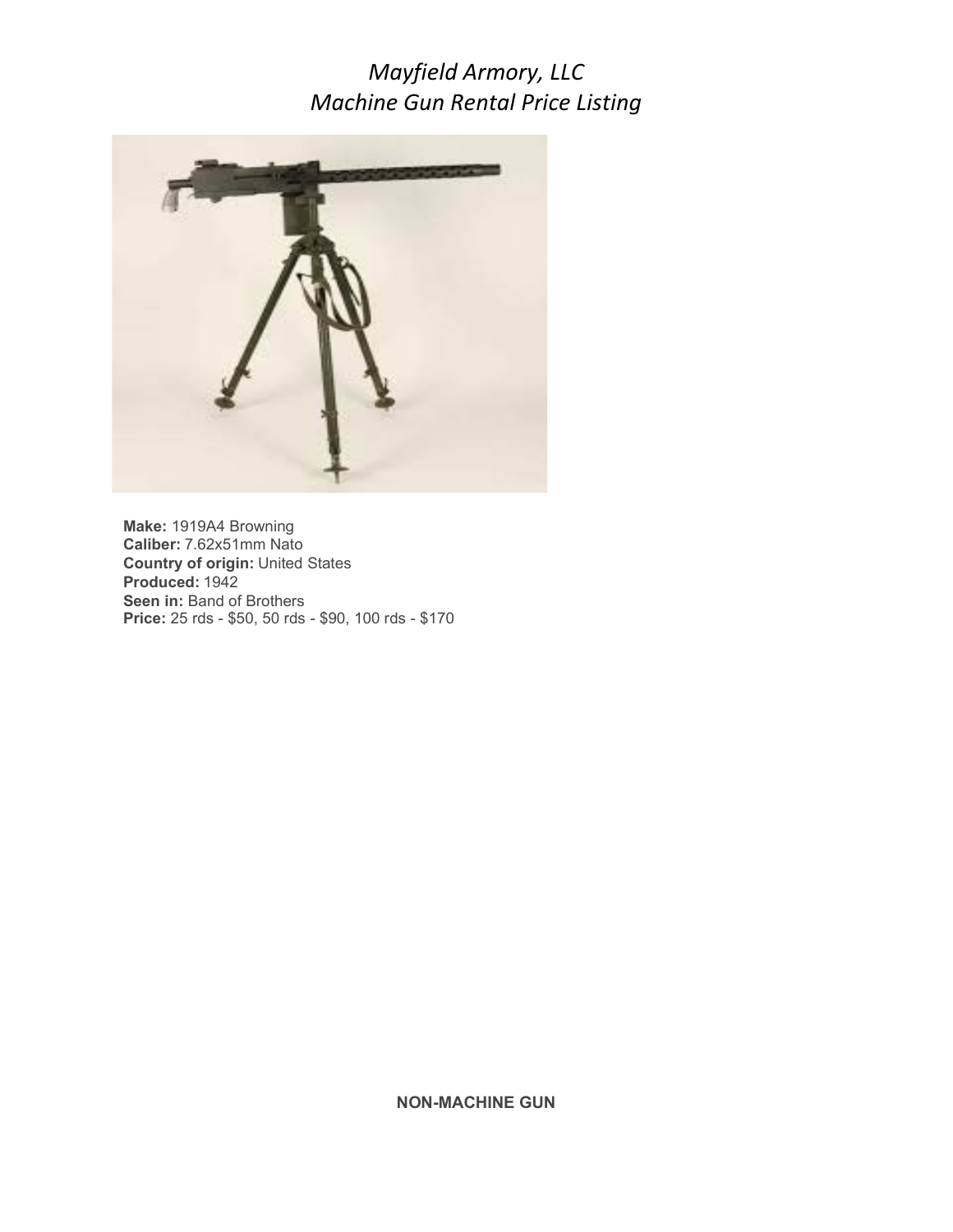

**Make: P08** German Luger **Caliber:** 9mm **Country of origin:** Germany **Produced:** 1917 **Seen in:** Captain America: The First Avenger, COD, Battlefield V **Price:** \$5 a mag



**Make:** Serbu Super Shorty **Caliber:** 12 Gauge **Country of origin:** United States **Produced:** 1996 **Seen in:** Bad Boys II, Terminator; Dark Fate, Grand Theft Auto V **Price:** \$10 3 rnds